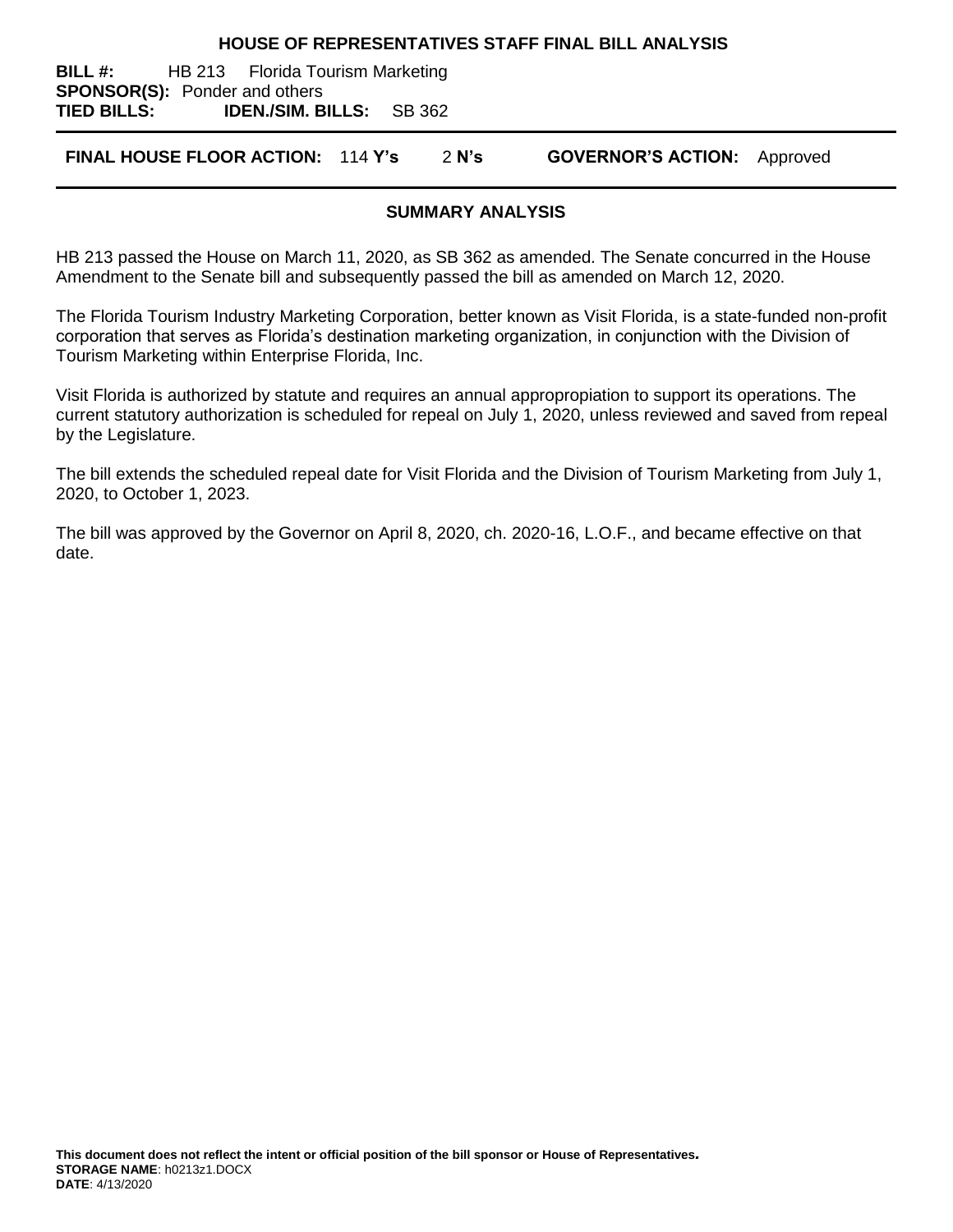# **I. SUBSTANTIVE INFORMATION**

## A. EFFECT OF CHANGES:

## **Background**

Enterprise Florida, Inc., (EFI) is a non-profit corporation created to act as the state's economic development organization, using expertise from both the private and public sectors. EFI is not a unit of state government. $1$ 

EFI is statutorily required to maintain at least five divisions related to the following areas:

- International trade and business development;
- Business retention and recruitment;
- Tourism marketing;
- Minority business development; and
- Sports industry development.<sup>2</sup>

EFI's Division of Tourism Marketing is the mechanism created in statute through which EFI interacts and contracts with its direct support organization, Visit Florida. Visit Florida is the operating name for the Florida Tourism Industry Marketing Corporation, a non-profit corporation that serves as Florida's statewide destination marketing organization.<sup>3</sup>

Visit Florida's primary responsibilities include:

- Administering domestic and international advertising campaigns;
- Conducting research on tourism and travel trends;
- Coordinating domestic and international marketing activities; and
- Managing the state's four welcome centers.<sup>4</sup>

Visit Florida is required to develop a four-year marketing plan for the state that addresses issues such as continuation of tourism growth in Florida, expansion to new or underrepresented markets, coordination with local and private sector partners on tourism advertising, and addressing emergency responses to disasters from a marketing standpoint.<sup>5</sup>

Visit Florida also administers a number of small grant programs that provide organizations and state agencies funding for certain tourism-related activities. Grant funds average less than \$700,000 per year.<sup>6</sup>

In conjunction with the Department of Economic Opportunity (DEO), EFI appoints Visit Florida's 31 member board of directors. The board "provides guidance, input, and insight into the evolution and development of Visit Florida programs, processes, and messages; acts as a steering council for various committees; and works directly with Visit Florida executive staff to guide strategy."<sup>7</sup> Visit Florida's board

 $\overline{a}$ 

 $1$  Sections 288.901(1) and (2), F.S.

<sup>2</sup> Section 288.92, F.S.

<sup>3</sup> Section 288.1226, F.S. The fictitious name is registered with the Department of State, registration no. G18000088414. <sup>4</sup> Office of Program Policy Analysis and Government Accountability, *Florida Economic Development Program Evaluations* 

*<sup>–</sup> Year 5*, 21 (December 2017), available at<http://www.oppaga.state.fl.us/MonitorDocs/Reports/pdf/1713rpt.pdf> (last visited Jan. 18, 2020). Pursuant to s. 288.12265, F.S., Visit Florida contracts with the Department of Transportation through EFI to employ staff and operate the welcome centers. See also Visit Florida, *Florida Welcome Centers*, available at<https://www.visitflorida.com/en-us/visitor-services/florida-welcome-centers.html> (last visited Jan. 18, 2020).

<sup>5</sup> Section 288.923(4)(c), F.S.

<sup>6</sup> *Florida Economic Development Program Evaluations – Year 5* at 23 and 35.

<sup>7</sup> *Id*. at 21.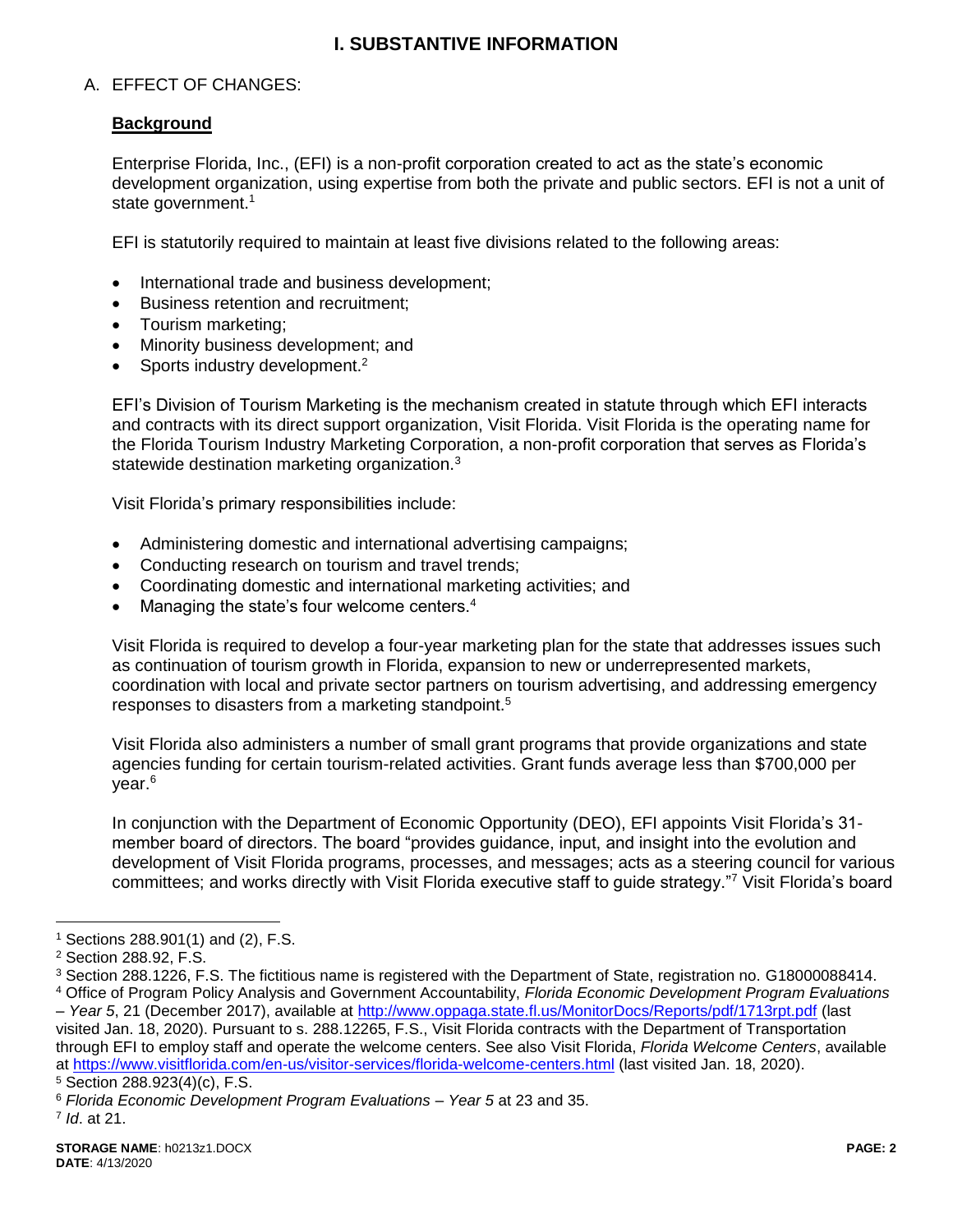of directors is composed of 16 regional members, with at least two representing each of the six statutorily designated geographic areas of the state, and 15 additional tourism industry related members, including:

- One from the statewide rental car industry;
- Seven from tourist-related statewide associations;
- Three from county destination marketing organizations;
- One from the cruise industry;
- One from an automobile and travel services membership organization;
- One from the airline industry; and
- $\bullet$  One from the space tourism industry.<sup>8</sup>

As a public-private partnership, Visit Florida is required to obtain private sector contributions to match public contributions. Eligible matching contributions come from four categories:

- Direct cash contributions;
- Fees for services;
- Cooperative advertising, which is limited to partner expenditures for paid media placement and actual market value of contributed products, air time, and print space; and
- In-kind contributions, which is limited to the actual market value of promotional contributions of partner-supplied benefits or of nonpartner-supplied airtime or print space.

On average, Visit Florida spends 64 percent of its annual budget on media and industry cooperative advertising efforts; most of the remaining expenditures are comprised of fees and services and salaries and benefits. Certain contracts are subject to several reporting and transparency requirements.

For the 2019-2020 fiscal year, Visit Florida received an appropriation of \$50 million.<sup>9</sup> Payments are made to Visit Florida through EFI from DEO. Visit Florida enters into a funding agreement with EFI and DEO and an operating agreement with EFI.<sup>10</sup>

The statutory authorization for both Visit Florida and the Division of Tourism Marketing will sunset on July 1, 2020, unless reviewed and saved from repeal by the Legislature.<sup>11</sup>

#### **Effect of Proposed Changes**

The bill extends the scheduled repeal date for Visit Florida and the Division of Tourism Marketing from July 1, 2020, to October 1, 2023.

The bill takes effect upon becoming law.

## **II. FISCAL ANALYSIS & ECONOMIC IMPACT STATEMENT**

A. FISCAL IMPACT ON STATE GOVERNMENT:

 $\overline{a}$ 

<sup>8</sup> Section 288.1226(4), F.S.

<sup>9</sup> Specific Appropriation 2328, s. 6, ch. 2019-115, L.O.F.

<sup>10</sup> See *Funding Agreement SB20-003 – Agreement between the Department of Economic Opportunity, Enterprise Florida, Inc., and the Florida Tourism Industry Marketing Corporation*, executed September 13, 2019, available at <https://facts.fldfs.com/Search/ContractDetail.aspx?AgencyId=400000&ContractId=S0118&Tab=1> (last visited Jan. 18, 2020).

<sup>11</sup> Sections 288.1226(14) and 288.923(6), F.S. The 2019-2020 fiscal year implementing bill extended the repeal date from October 1, 2019, to July 1, 2020. *See* s. 99, ch. 2019-116, L.O.F.